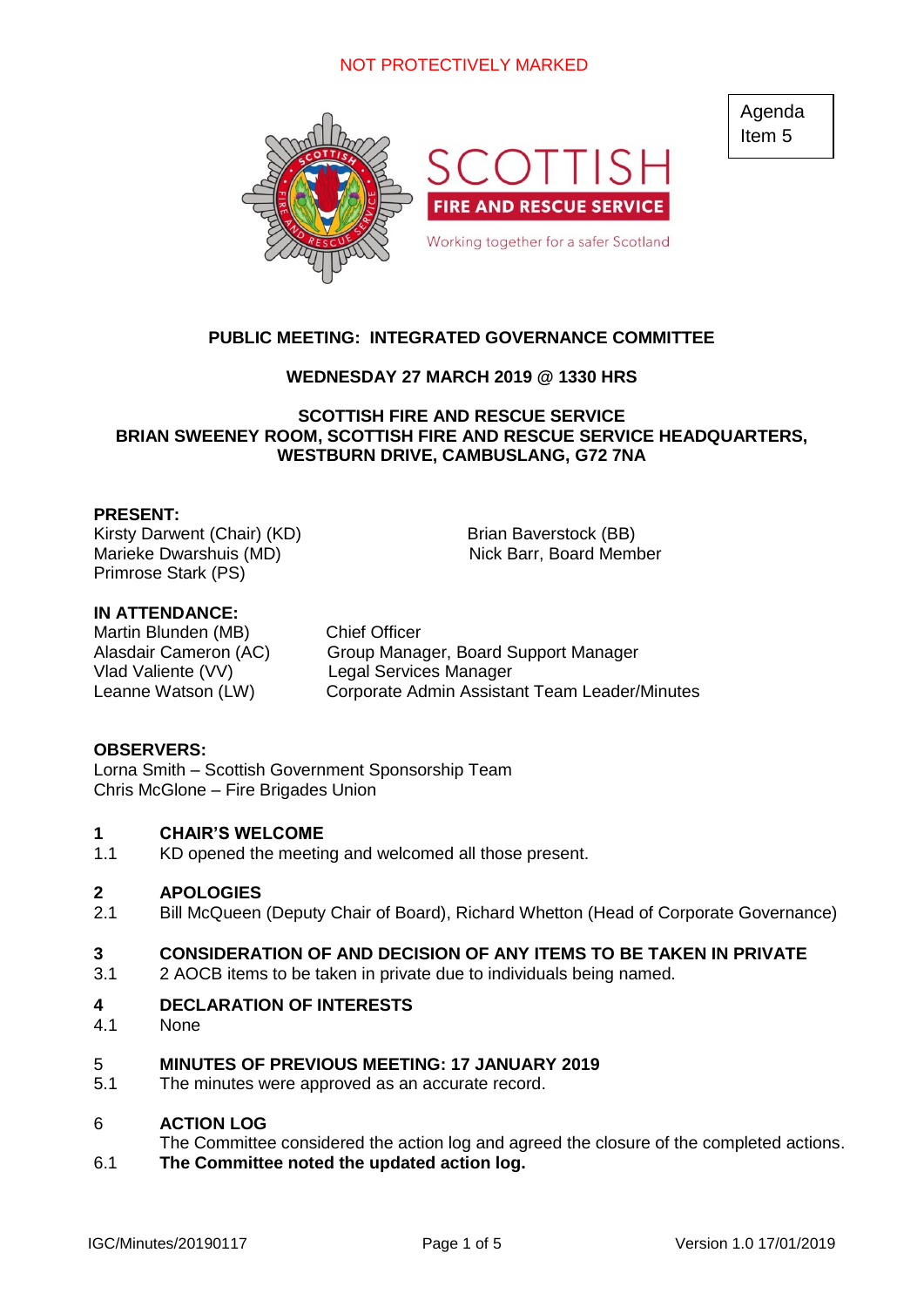# NOT PROTECTIVELY MARKED

#### **7 RISK REGISTER**

- 7.1 BB raised the issue at the last Integrated Governance Committee (IGC) of trying to ensure a consistent approach on risk reporting across all Committees. It was agreed and guidance is currently and will continue to be issued to Responsible Officers presenting spotlight reports prior to the Committee meetings. BB also raised the issue that reporting on risk to the Board required to be consistent to provide assurance to the Board. This would be achieved through the Committee minutes and supplementary narrative from the Chair.
- 7.2 The Committee discussed the effectiveness of this approach and in general found it to be working well, however it may not work for all Committees. It was agreed the Board would be given a highlight of the risks through the Committee updates at Board meetings and the scrutiny undertaken around those risks explained in summary by respective Committee Chairs. As long as this is reported up to the Board the process of how it gets there does not need to be the same for each Committee.
- 7.3 MD advised risk was discussed at the Transformation and Major Projects Committee (TMPC) and the risks that are tied into the Corporate Risk Register. It was felt that the risks may need looked at to determine if they are still relevant as it is likely that some of the risks have moved on.
- 7.4 MB agreed things have moved on and there are now 5 Transformation Projects within the programme and the risks should be matched against each of those. MB will review this part of the register and will feed back to TMPC.

## **ACTION - MB**

- 7.5 BB advised there are some adjustments to the Assurance framework to clarify Internal and External Audit practices. The Assurance Plan identifies the Board and Audit and Risk Assurance Committee (ARAC) as having a role in terms of specific assurance. The assurance the Board and Committees provide is also critical. It was acknowledged this detail will be amended following discussion at ARAC and reflected in the Assurance Framework and Plan respectively.
- 7.6 KD asked for this item to be removed from the agenda given the main issues around Risk Registers have been addressed.

## **ACTION - BST**

#### 8.1 **PERFORMANCE MONITORING**

- 8.1.1 *Annual Workshop of Committee to Review Effectiveness/Alignment of Terms of Reference* The workshops have now been held and the purpose of the workshop sessions were to provide Committees with an opportunity to review the purpose, responsibilities and general business of the Committee, alongside their terms of reference and reflect on the Committee's value. AC asked if the Committee could provide any feedback as to how they felt the workshops went. The general feeling is that the workshops have been worthwhile and the process is improving and becoming more streamlined.
- 8.1.2 MD advised the TMPC committee are now looking to focus on the performance of the programme as a whole rather than focusing on the individual projects. BB noted the organisation is evolving and moving to a new performance management system. Service Delivery Committee (SDC) and TMPC are focusing more on performance and scrutiny. There is a question as to how the Board fits into this. BB feels we need to build this into the new performance management system. KD agrees and feels there is an opportunity to reassess this as part of the new strategic plan and the new performance monitoring system coming into place.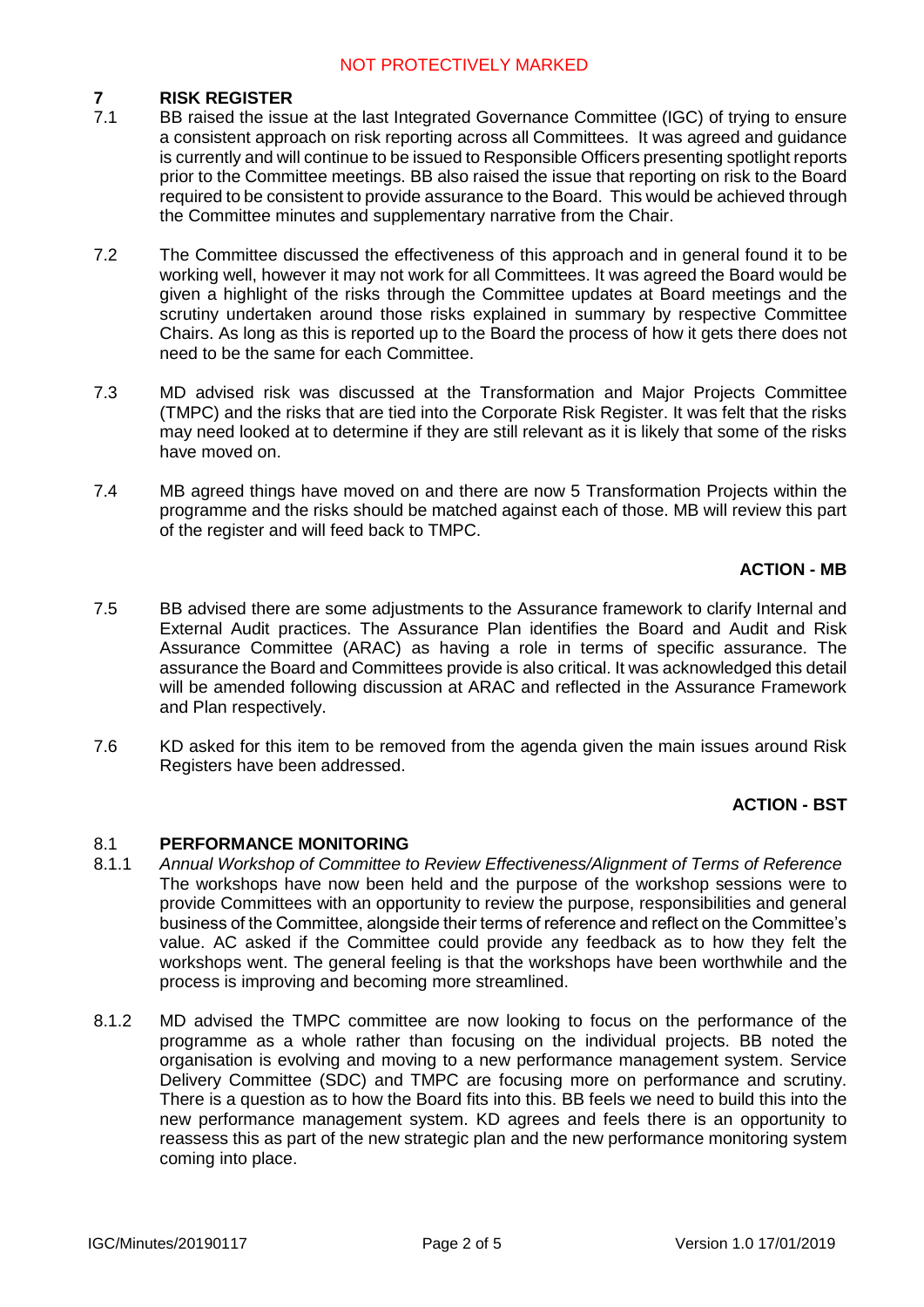8.1.3 KD suggested removing Performance Monitoring from the agenda and mainstreaming this into future Board conversations and Strategy Days as required. The Committee agreed.

#### 9 **AREAS OF OVERLAP**

- 9.1 MD noted the continuing possibility of double handling around the Transformation Projects. The Committee are aware of the issue and agree it will be dealt with as it arises. PS noted this can be handled through good communication between Committee Chairs as well as Board Support Team picking up on any overlapping issues.
- 9.2 Training was given as an example and seems to be a subject that is most likely to appear at several Committees. It should be communicated that the teams themselves should feel able to make the Board and Committees aware if they have presented the same information on more than one occasion.

#### **10 CHAIRS ISSUES AND COMMON THEMES**

- 10.1 MD noted an action after TMPC to take forward the issue of interdependencies, in particular financial interdependencies. Due to the meetings being so far apart this issue has now been resolved through presentations given at the Board Strategy Day.
- 10.2 BB advised at ARAC discussion took place on the Internal Audit review. It had been noted within the review that while good policies had been put in place, there was an issue around successful compliance and implementation of the polices. MB advised he is holding engagement events with managers next week throughout the country and there will be some discussions that will be had at these events that will feed into this issue. MB will also be meeting with SO'D to discuss compliance and how this can be filtered through to staff below. SO'D will be tasked with providing this reassurance to Senior Leadership Team who will be able to assure the Board and Committees of how this is being addressed. BB will follow this up through ARAC and will only bring the issue back to IGC if it fails to resolve the issue after the steps have been taken to address.

#### **11 INSPECTIONS AND AUDITS**

- 11.1 HMFSI – Operational Risk Information
- 11.1.2 The report has been seen by this Committee and has been to the SDC. KD advised for more detailed scrutiny it needs to come through the Committee structure. KD suggests that Service Delivery would be the main Committee to scrutinise the report and can provide TMPC with an exception report. The Performance Improvement Forum (PIF) will create an action plan that will guide this through the approved Governance route that is currently in place for all HMFSI reports and reported through the SDC.
- 11.2 HMFSI – SFRS Planning and Preparedness for a no deal Brexit
- 11.2.1 KD noted this has widespread implications for the whole organisation, however there was significant assurance provided at a Board Strategy Day. MB advised Internal Audit, External Audit and now HMFSI are providing reassurance and reports are being brought to the Board for noting only, as no issues have been raised. KD suggested to the Committee that authority on this be delegated to KD and MB. The Committee agreed this would work well. MB noted we are leading in this area and the Home Office have recognised the work that has been conducted and that as an SFRS we are well ahead of other organisations in terms of our preparations.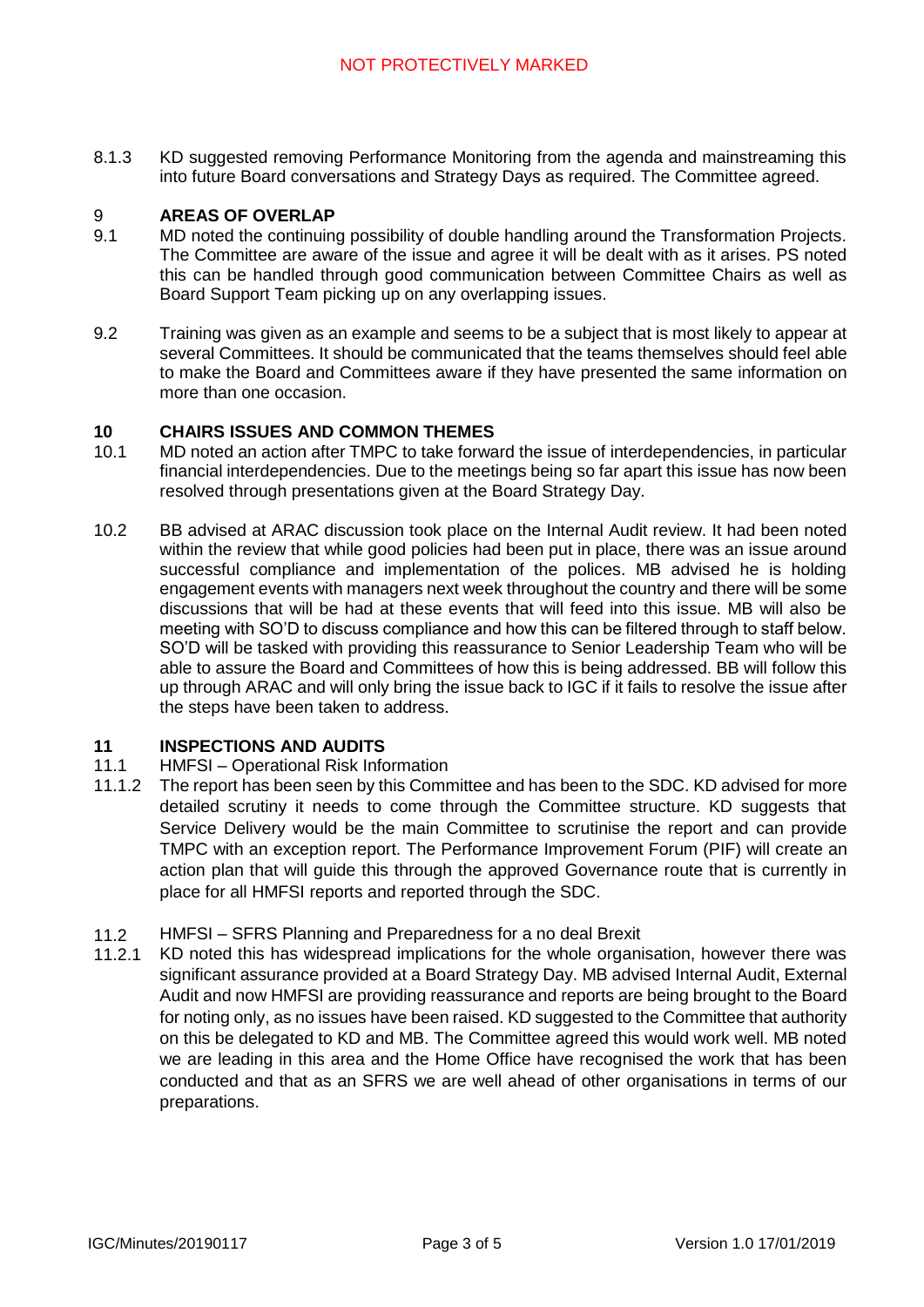#### 12 **COMPLIANCE AND GOOD CORPORATE GOVERNANCE AND PRACTICES**

- 12.1 This report highlights performance reporting against the principles of the SFRS Code of Corporate Governance. AC gave an overview of the report and highlighted areas of improvement.
- 12.2 Some discussion took place around principle 6 and measuring the success of engagement. KD noted the response we have had from stakeholders is the best we can expect and it has been recognised that communication has improved since becoming one service compared to the legacy services.. KD also noted that Ian Bruce published a report that recognised that the SFRS engagement approach, which has been acknowledge as best practice. AC will include this narrative on the response from Stakeholders section.

# **ACTION: AC**

12.3 MD referred to principle 5 on the report and noted it appeared that most of the evidence seems to refer to the capacity and capability of the Board rather than SLT. MD asked what other processes are in place and can this be captured. MB advised there is a formal academic route providing qualifications and development, there is operational continued learning and development, as well as mentoring. MB stated he will provide a further update on this in 3 months' time.

### **ACTION: MB**

#### **13 REVIEW OF COMMITTEES TERMS OF REFERENCE**

- 13.1 This report presents proposals to ensure the continued effectiveness of governance arrangements. It allows Committee members an opportunity to review their Terms of Reference (ToR) and propose any amendments if required. AC gave an overview of the report.
- 13.2

NB referred to 1.4 within the Introduction and the reference to values, NB questioned if this was necessary. There was some discussion around this and it was agreed that this was beneficial to include as standard across all Committees ToR.

13.3 KD noted 'he 'Others in Attendance' section may need condensed and KD, MB and Richard Whetton will assess this off table.

## **ACTION: BST**

#### **14 WIDER COMMITTEE TERMS OF REFERENCE REVIEW**

- 14.1 The report presented allows the Committee to look at each of the other Committees review of their ToR. AC gave an overview of the report and asked the Committee to feedback any issues that have been recognised.
- 14.2 MD questioned the ToR for the SDC in terms of the detail relating to the responsibilities of the Committee. There was some discussion around this and it was agreed that the SDC responsibilities are appropriate as it allows for flexibility in the Committees approach towards its scrutiny, however as part of their continual improvement, will be monitored and reviewed as deemed necessary.
- 14.3 BB noted during the earlier ARAC meeting that it came to light the Board will be signing off the Internal Audit plan when normally in his experience this would be the responsibility of the Committee. There was discussion around this and the Chief advised the responsibility is given to the Board and is not delegated down to the Committee. BB noted this should be drawn from other reference points and the Audit and Risk handbook does not note that the responsibility lies with the Board. VV advised that referring to the Constitutional documents of the Scheme of Delegations, where it is clear that the responsibility lies with the Board,